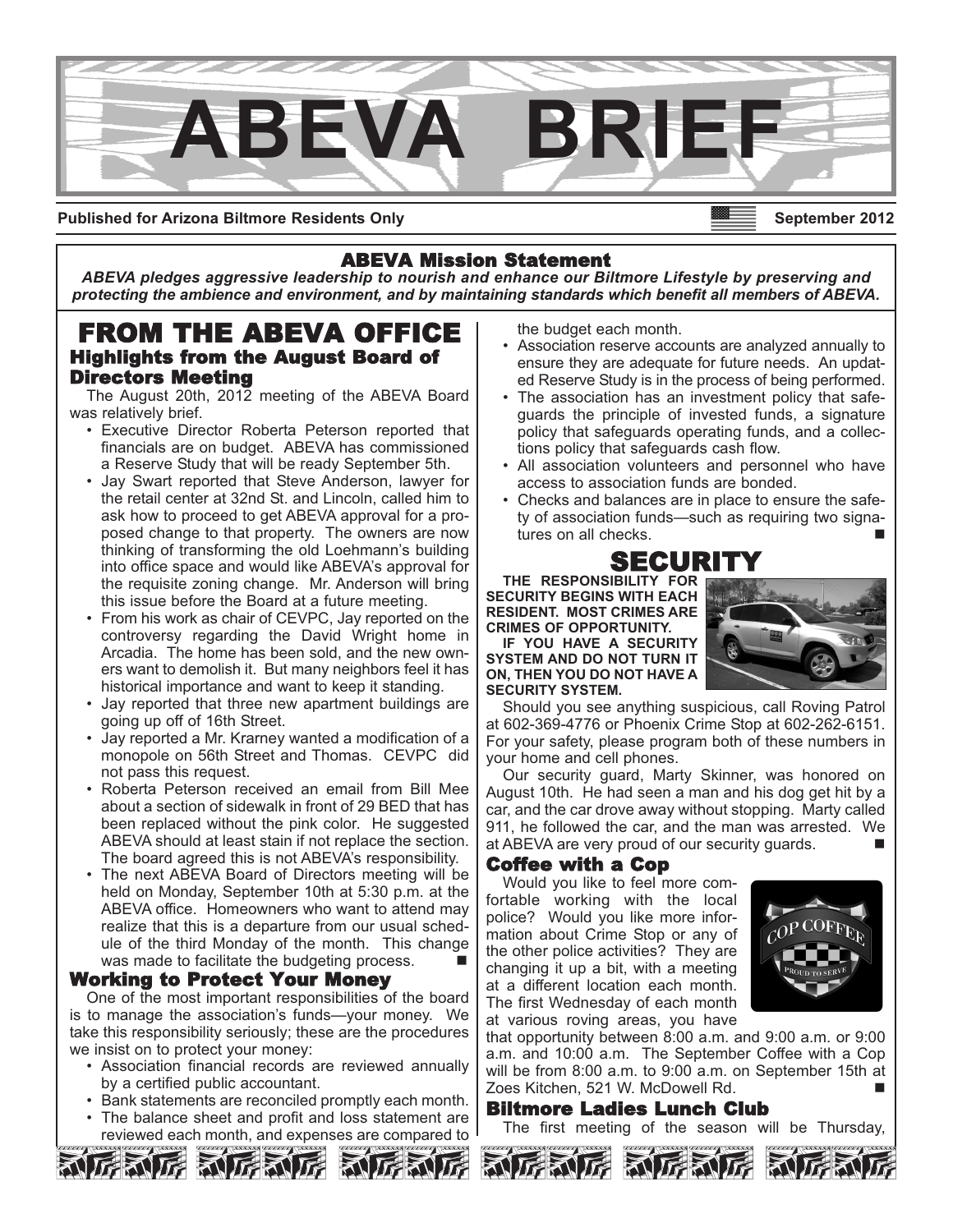

September 20th at Frank and Albert's at 11:45 a.m. Marge Monaghan will be the Coordinating Hostess. BYOM (Bring Your Own Money), order off the menu, and come and enjoy lunch with ladies who live or work in the Biltmore area. On Friday, October 5th and Friday, November 2nd Sherry Hauser will be the Coordinating Hostess. In December the BLLC will NOT be meeting due to holiday activities.

If you have any questions, you may contact La Rita Mason at 602-667-0002 or Irmason@arn.net.

# From ABEVA's Landscaper 5 landscape tips for September

If you'll be planting annual flowers this winter, September is the perfect time to begin preparing! Follow these five tips to prepare your flower beds:

- 1. Plan ahead for new color; don't wait until it's time to plant!
- 2. Remove spring and summer annuals from flower beds.
- 3. Turn off irrigation to allow beds to rest and dry out.
- 4. Apply fungicide to help prevent disease and postemergent herbicide to get rid of weeds (you may need to apply herbicide more than once).
- 5. Cultivate and amend your soil in preparation for new flowers in late October.

If you have questions about your landscape or would like to find more tips throughout the month, you can visit their Facebook page at www.Facebook.com/ValleyCrestArizona. ■

## ABEVA Board of Directors Meeting

As mentioned on the previous page, the next meeting of the Board of Directors is scheduled for one week earlier than normal on September 10th, 2012 at 5:30 p.m. in the ABEVA office. The change is to allow for budget review and approval, as the annual invoices must be mailed out by September 28th.

# MEETINGS & LUNCHEONS Camelback East Village Planning Committee

A developer presents the City Planning Department with plans. The plans are then given to the Camelback East Village Planning Committee for review and recommendations before they are passed on to the Planning Commission and then to the City Council. The next meeting is scheduled for Tuesday, September 4th at 6:00 p.m. at the Devonshire Senior Center, located at 2802 E. Devonshire (one block north of Indian School Road.) The meetings are open to the general public. For additional information or to confirm the meeting has not been cancelled or changed, please call Jacob Zonn, Camelback East Village Planner at 602-534-5829 or visit the website at www.phoenix.gov/PUBMEETC/indxhtml.html.

## Biltmore Networking Group

The Biltmore Networking Group monthly happy hour provides an excellent opportunity to meet and network with others in the Biltmore community. There is usually a group of about 60-80 professionals, including finance, fine arts, government, hospitality, law, marketing, medicine, real estate, technology and many more. The upcoming happy hours







are planned for September 6th, October 4th, and November 1st from 5:30-7:30 p.m. at the Omaha Steakhouse Garden Lounge inside the Embassy Suites Phoenix Biltmore, located at 2630 East Camelback Road in Phoenix. There is no need to RSVP, and there is never a charge to attend these events. If you have any questions or would like to be added to the email list for monthly announcements, please contact Shahpar Shahpar at Tiffany & Bosco, P.A. at  $ss@tblaw.com$  or  $602-255-6020$ .

# Biltmore Area Partnership Luncheon



The Biltmore Area Partnership was founded in 1994 to help unify and maintain the unique identity of the Biltmore Area through business and community affiliation. The physical boundaries include the area

between the Squaw Peak Preserve and Campbell Road and 16th Street and 44th Street in Phoenix. The ABEVA Executive Director serves as one of the Partnerships Officers.

The Biltmore Area Partnership networking luncheon will be held on Tuesday, September 25th at Ruth's Chris Steak House. The guest speaker will be John Chan, Director of the City of Phoenix Community and Economic Development Department.

Mr. Chan joined the City of Phoenix in 1992 and has led a number of city initiatives including community development programs, economic development, downtown redevelopment and tourism promotion. He will discuss attracting, retaining and growing businesses in order to enhance the economic vitality and quality of life for the city of Phoenix.

Ruth's Chris Steak House is located at 2201 East Camelback Road in Phoenix, and reservations will be required by Friday, September 21st. Networking takes place from 11:30 a.m. to 12 noon, when lunch will be served. The speakers will address the attendees from 12:30 p.m. to 1:00 p.m. The cost is \$30 for members and non-members. For additional information, please call Ed Rossi at (602) 957-6483. Reservations and checks must be sent prior to the luncheon. Send checks to the Biltmore Area Partnership, 3104 East Camelback Road, #174, Phoenix, AZ 85016.

Don't forget to log onto the ABEVA website at www.abeva.com, on left click on BAP Newsletter to look at the Biltmore Area Partnerships monthly newsletter, which has many additional special offers.

# NEWS FROM ABEVA NEIGHBORS

AZ Biltmore Resort

David Kirken has been appointed General Manager for the Arizona Biltmore Resort. He comes to the position with intimate knowledge and insight into the resort's day-to-day operations, previously having served for three years as Resort Manager at La Quinta Resort & Club® and *Dave Kirken*









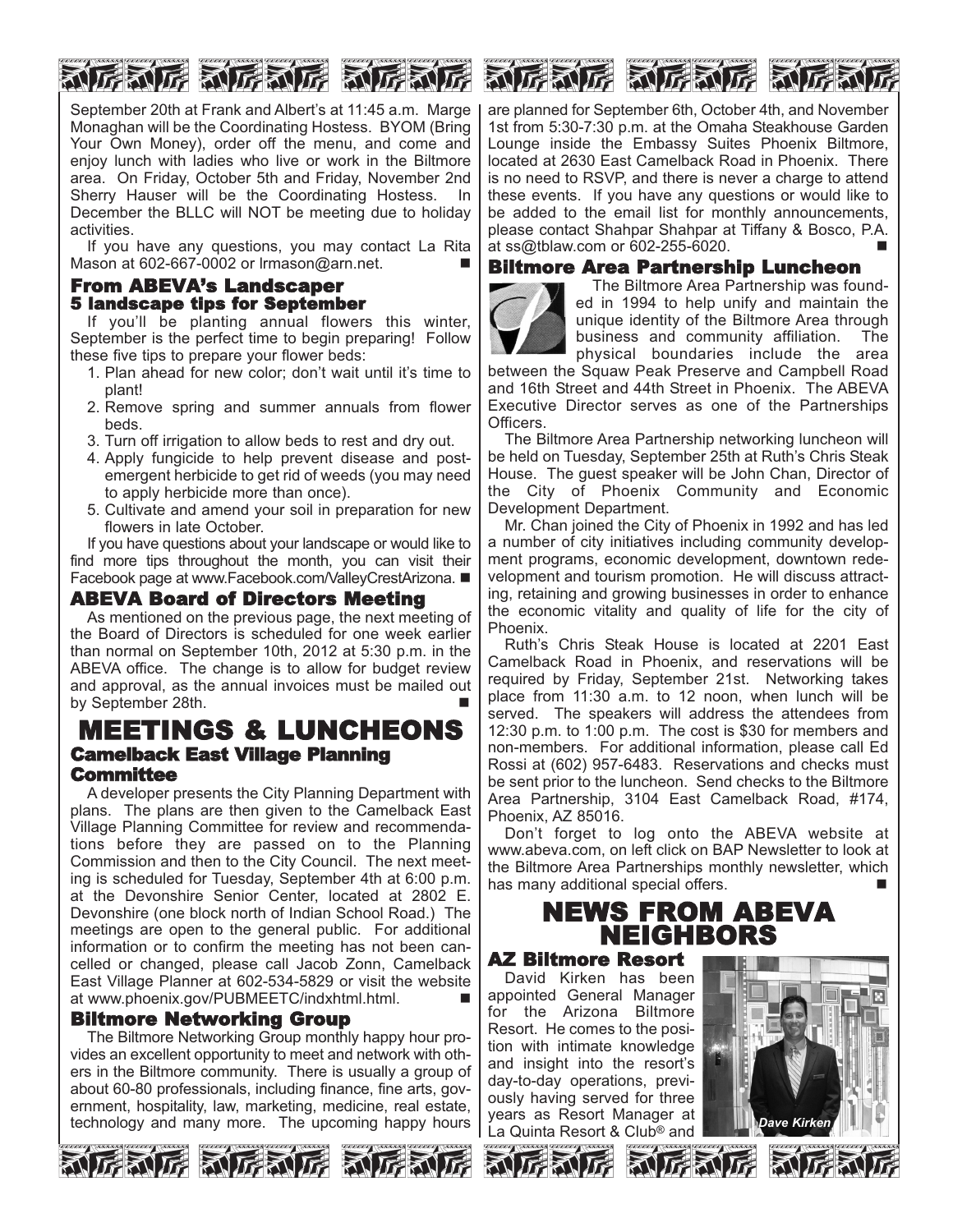# FALE ALEACE ALEACE ALEACE ALEACE ALEA



PGA WEST®, a Waldorf Astoria resort property located in La Quinta, California.

"David Kirken is uniquely qualified to take the reins of the Arizona Biltmore," stated Ben Fusco, Hilton Worldwide Area Vice President of Operations Southwest U.S. "His intimate knowledge of luxury properties and his dedication to the staff



and guests will ensure the Biltmore continues its reputation **AWALDORF ASTORIA RESORT** as one of the world's premiere destination resorts."

Kirken began his career in luxury hospitality in 1997 as the Assistant Front Office Manager of The Manele Bay Hotel in Lana'i, Hawaii. Since that time, he has held management positions with luxury hotel and resort brands including Loews Hotels and The Ritz-Carlton Hotels.

# Arizona Biltmore Wine & Spirits Festival – Labor Day Weekend - August 31st through September 3rd

Sponsored by *The Tasting Panel Magazine*, the Wine & Spirits Festival runs all Labor Day weekend and showcases celebrity chefs, guest mixologists, seminars and a grand tasting. Special highlights include Double Gold winning products from the San Francisco International Wine Competition and the San Francisco World Spirits Competition. Don't miss this sommelier-style send-off to summer! For tickets and more information, visit www.arizonabiltmorehollywoodandwine.com.

#### *Rewards Card*

Did you know the Arizona Biltmore Resort offers ABEVA members a Rewards card? With this card you are entitled to a 15% discount at restaurants, gift shops, spa services and guestrooms. To obtain an application you may call our office and we can email or mail you one, then you fill it out and fax it to the resort. They will mail your card within seven days of application.

## ADOBE Golf Club

The Arizona Biltmore Golf Club is set to unveil its extensive renovation on September 29th! These property-wide upgrades will allow guests and golfers to relax, connect and enjoy the experience of the Arizona Biltmore Golf Club. Upgrades include laserleveled tee boxes on the Links course, wall-to-wall overseeding on the Adobe course and newly refurbished bunkers on both courses. In addition, a members-only driving range has been added directly off



the clubhouse as well as new lockers and upgraded bathrooms.

Valley residents will be invited to experience the enhancements at Arizona Biltmore Golf Club's grand re-opening event on Saturday, September 29th. The interactive event will tee off with a golf tournament in partnership with KTAR's Bunker to Bunker Golf Radio Show and will include a lunch at the Adobe restaurant, in addition to prizes, raffles and more. Membership specials include no initiation fees for the first 100 junior memberships sold. For additional information regarding the renovations and the grand re-opening event, contact the Arizona Biltmore Golf Club at 602-955-9655 or online at http://www.azbiltmoregc.com.

September happy hour daily at The Adobe features \$3 hamburgers from 3:30 to 4:30 and \$1 Bud Light drafts from 3:30 until close.

## Ritz-Carlton

Special Discount Rate for ABEVA! The Ritz-Carlton, Phoenix will have the special ABEVA rate of \$219.00 for a Deluxe room through the month of December. The rate will include the \$27 daily valet parking fee. For reservations, you may call either central reservations at 800-542-8680 (available 24/7) or Randy Ichiuji at the hotel at 602-468-0110. ABEVA guests will have the option of upgrading to Club Level Access on the 11th floor (if available) for only \$30. This level of service comes with a personal concierge staff, exclusive access to the Ritz-Carlton Lounge along with its five daily food presentations and an elevator key for Club Level Access.



# **ABEVA Board of Directors**

**Mark Monserez, President David Damron, Vice President Steve Goldston, Treasurer Marcia Finberg, Secretary Richard Arroyo Camille Ercolano Steve Hoffman George King Judith Shafkind Harvey Shrednick Jay Swart**

**ABEVA Office Information 2525 East Arizona Biltmore Circle, Building D, Ste. 145 Phoenix, Arizona 85016 Hours Mon.-Fri. 8:30 am-5 pm 602-955-1003 phone 602-955-1144 fax Roberta Peterson - Exec. Dir. email: rpeterson@abeva.com Beryl Ross - Executive Assistant & Notary - bross@abeva.com Roving Patrol: 602-369-4776 Police Dept. Non-Emergency: 602-262-6151 Resort Truck Parking on ABC Hotline 602-954-2573**



## **Website Information**

Sign on to visit the website by going to www.abeva.com. If you do not yet have a login name and password, from the menu on the left choose e-forms, then choose login request, fill out the required information and click submit. We will send your pre-assigned login name and password back by email. You may read board minutes and the *ABEVA Brief* online. n